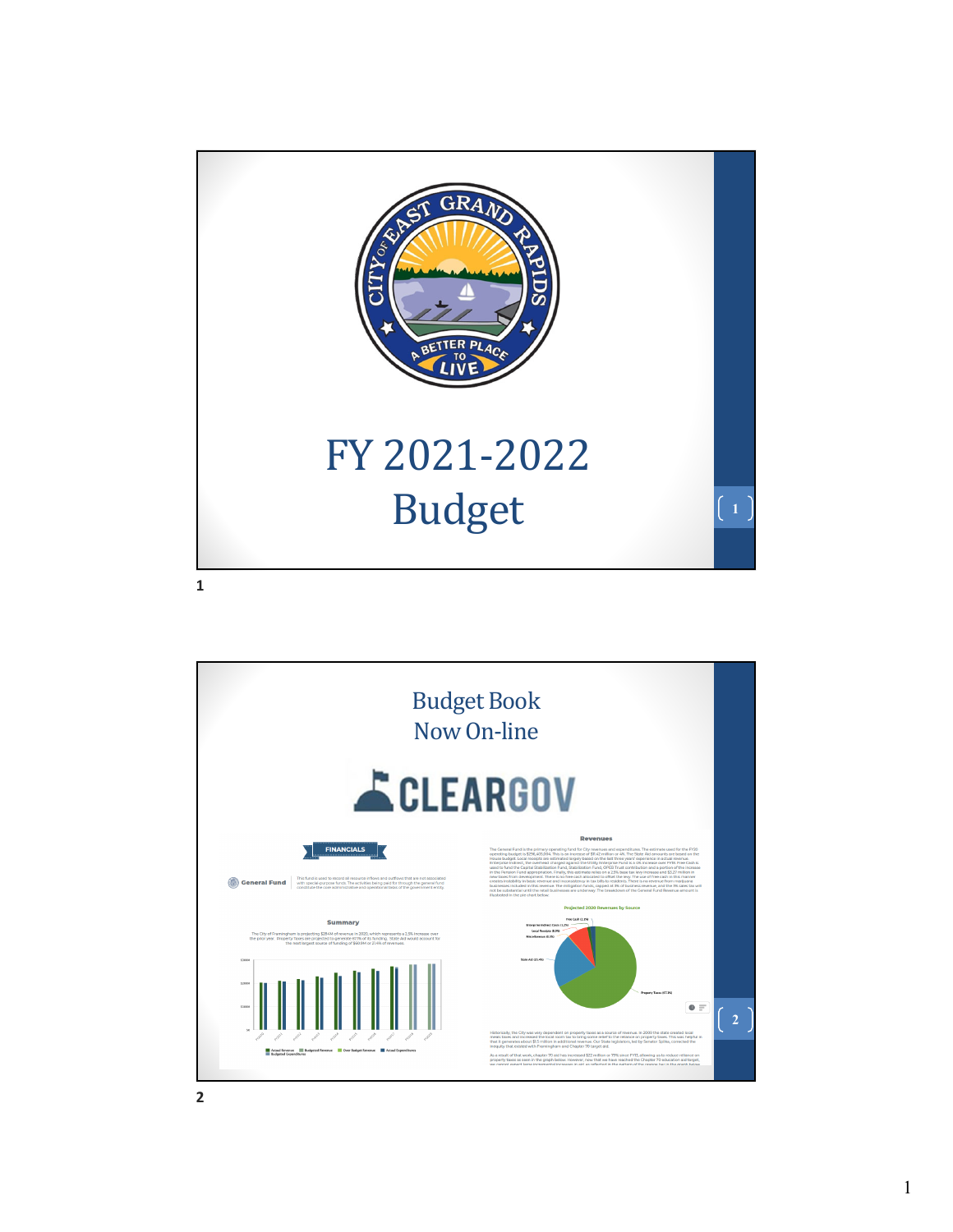

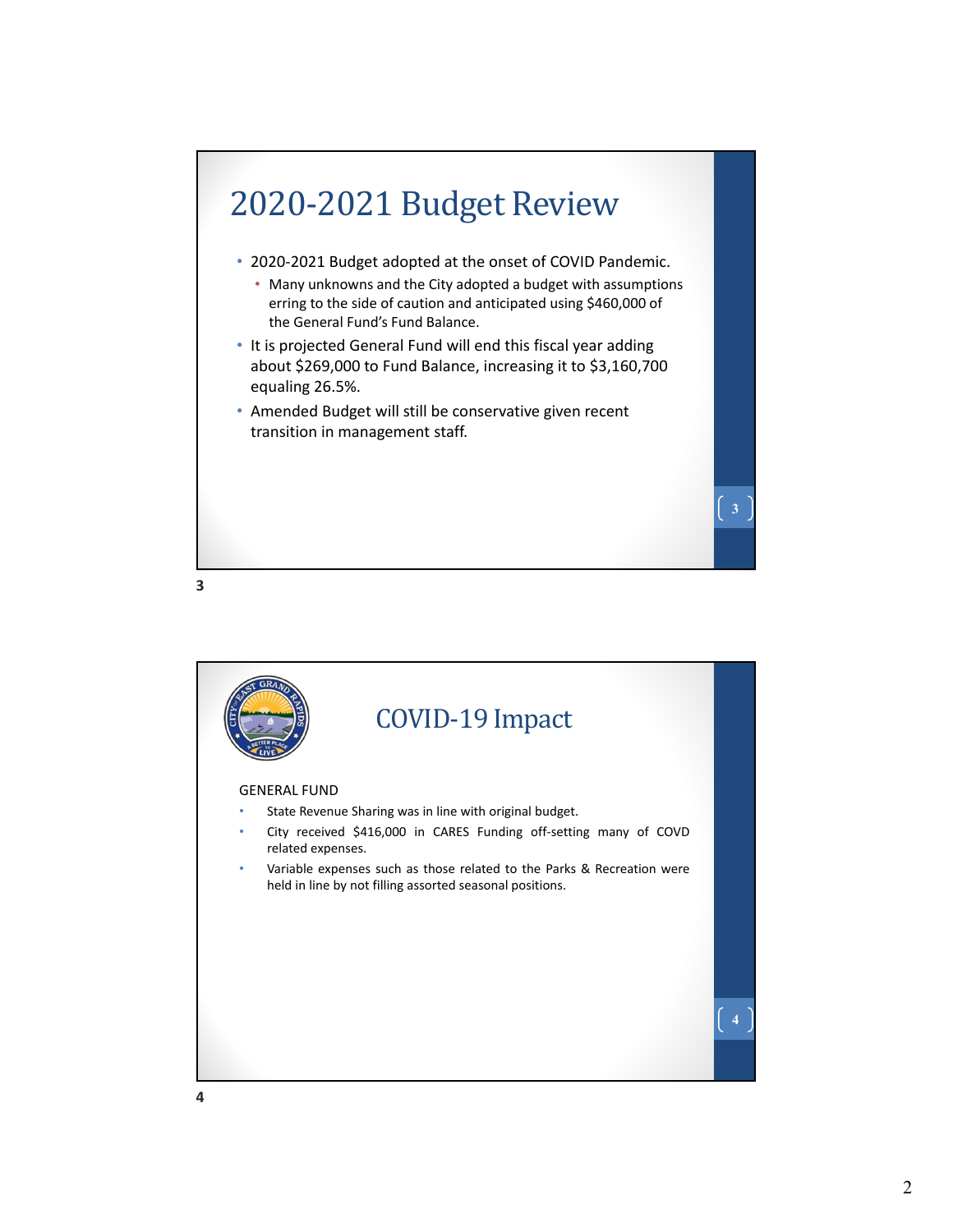

| GRAND<br><b>CITY OF MST</b><br><b>ETTER P</b>        | <b>Ongoing General Fund</b><br><b>Operating Budget</b> |                              |                             |                               |                                 |  |  |
|------------------------------------------------------|--------------------------------------------------------|------------------------------|-----------------------------|-------------------------------|---------------------------------|--|--|
|                                                      | 2019/2020<br><b>ACTUAL</b>                             | 2020/2021<br><b>ORIGINAL</b> | 2020/2021<br><b>AMENDED</b> | 2020/2021<br><b>PROJECTED</b> | 2021/2022<br><b>RECOMMENDED</b> |  |  |
| <b>TOTAL REVENUES</b>                                | \$11,698,529                                           | 12,329,800<br>S.             | \$12,505,800                | \$12,284,243                  | 12,485,100<br>s                 |  |  |
| <b>TOTAL EXPENDITURES</b>                            | 10,578,184                                             | 11,789,800                   | 11,700,600                  | 11,014,711                    | 11,749,800                      |  |  |
| REVENUES OVER (UNDER)<br><b>EXPENDITURES</b>         | Ś<br>1,120,345                                         | Ś<br>540,000                 | Ś<br>805,200                | \$1,269,532                   | Ś<br>735,300                    |  |  |
| <b>TRANSFERS OUT</b>                                 | 1,000,000                                              | 1,000,000                    | 1,000,000                   | 1,000,000                     | 1,000,000                       |  |  |
| NET CHANGE IN FUND BALANCE                           | 120,345<br>S                                           | (460,000)<br>S               | (194, 800)<br>Ś             | 269,532<br>\$                 | Ś<br>(264, 700)                 |  |  |
| <b>ESTIMATED 2% OF BUDGET</b><br>CONTINGENCY ADDBACK |                                                        | 235,800                      | 234,000                     |                               | 235,000                         |  |  |
| NON-RECURRING CAPITAL<br><b>EXPENDITURES</b>         | 186,678                                                | 343,700                      | 451,000                     | 399,000                       | 225,200                         |  |  |
| ESTIMATED NET OPERATING BUDGET                       | - Ś<br>307,023                                         | S<br>119,500                 | Ś<br>490,200                | Ś<br>668,532                  | 195,500<br>S                    |  |  |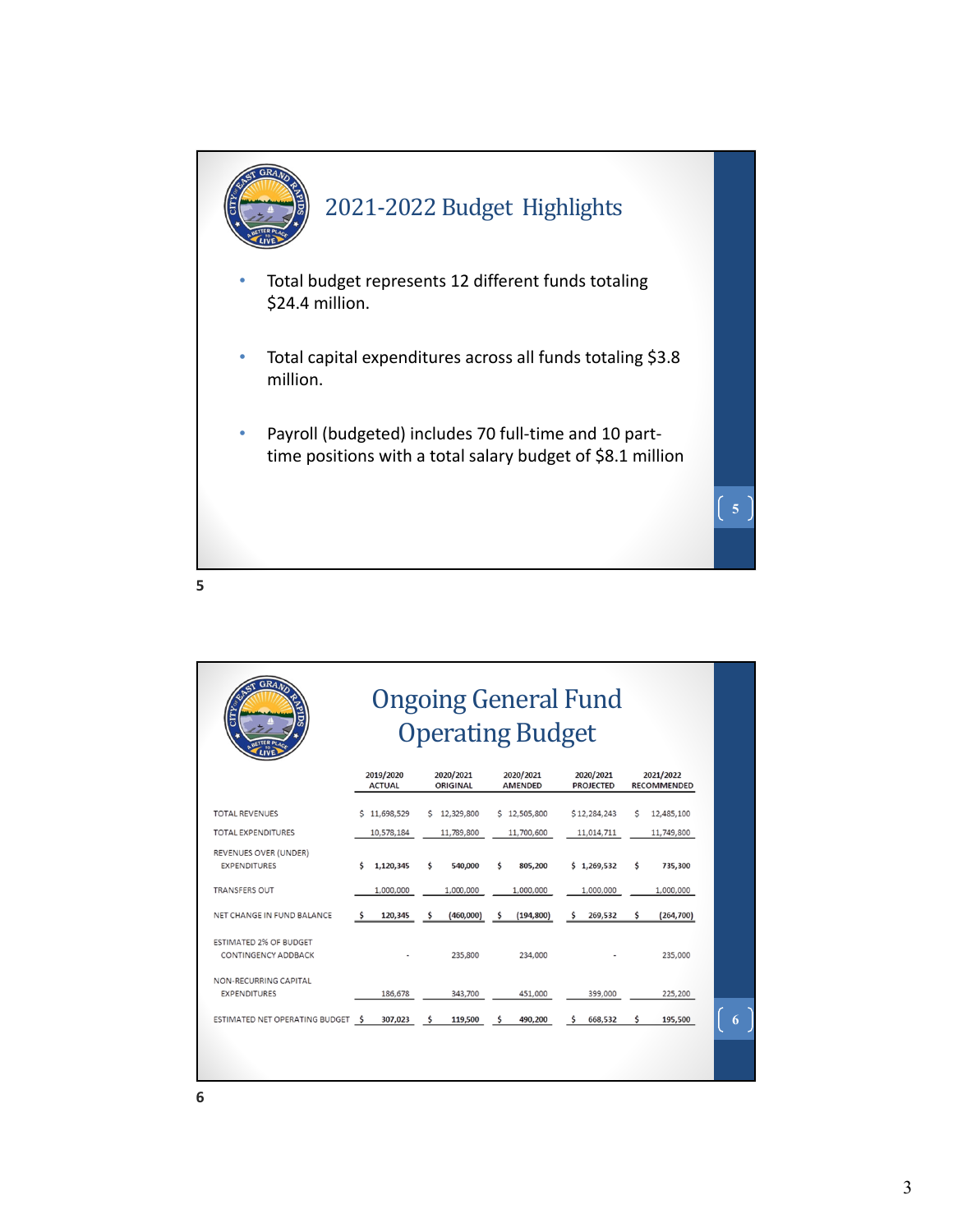

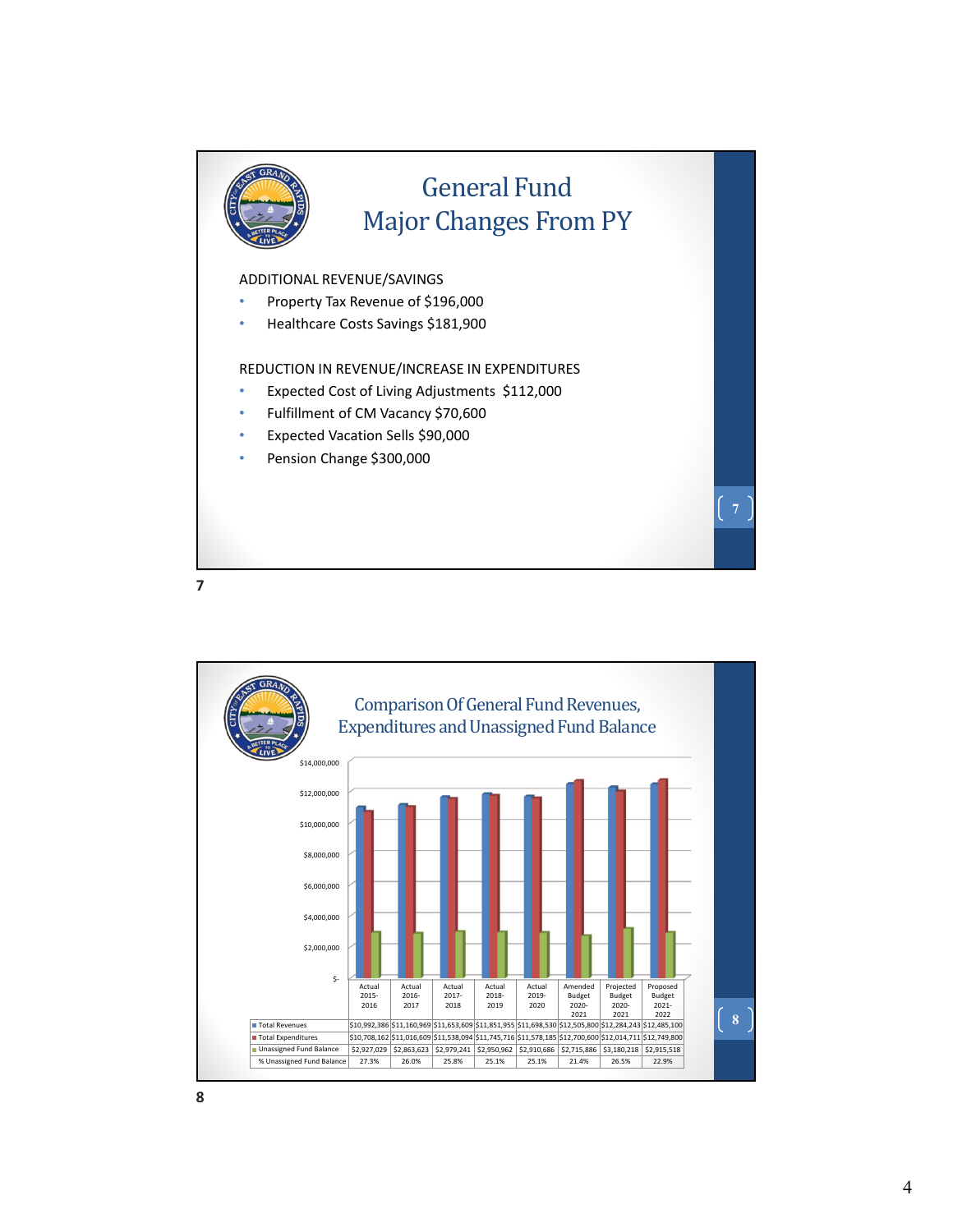

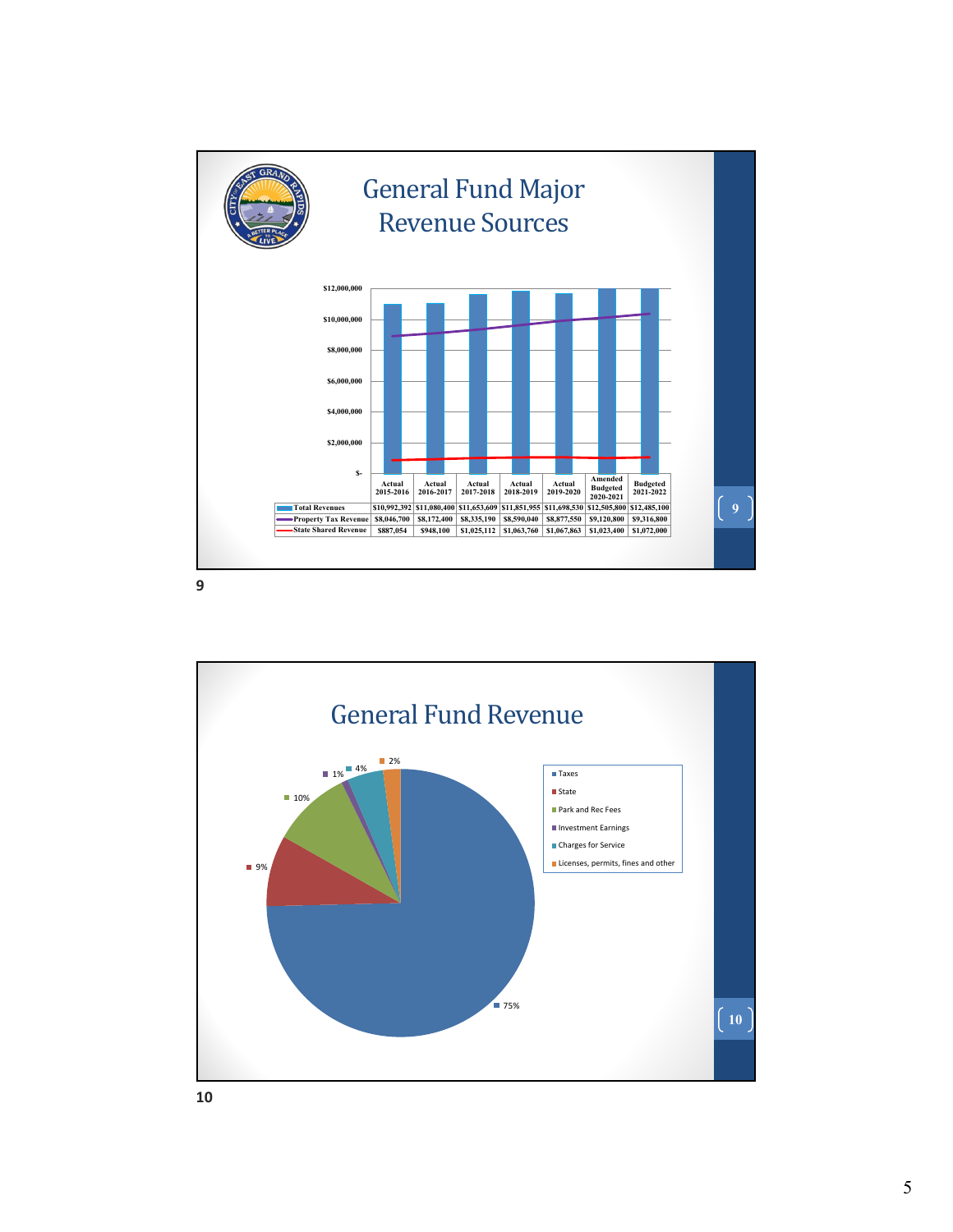

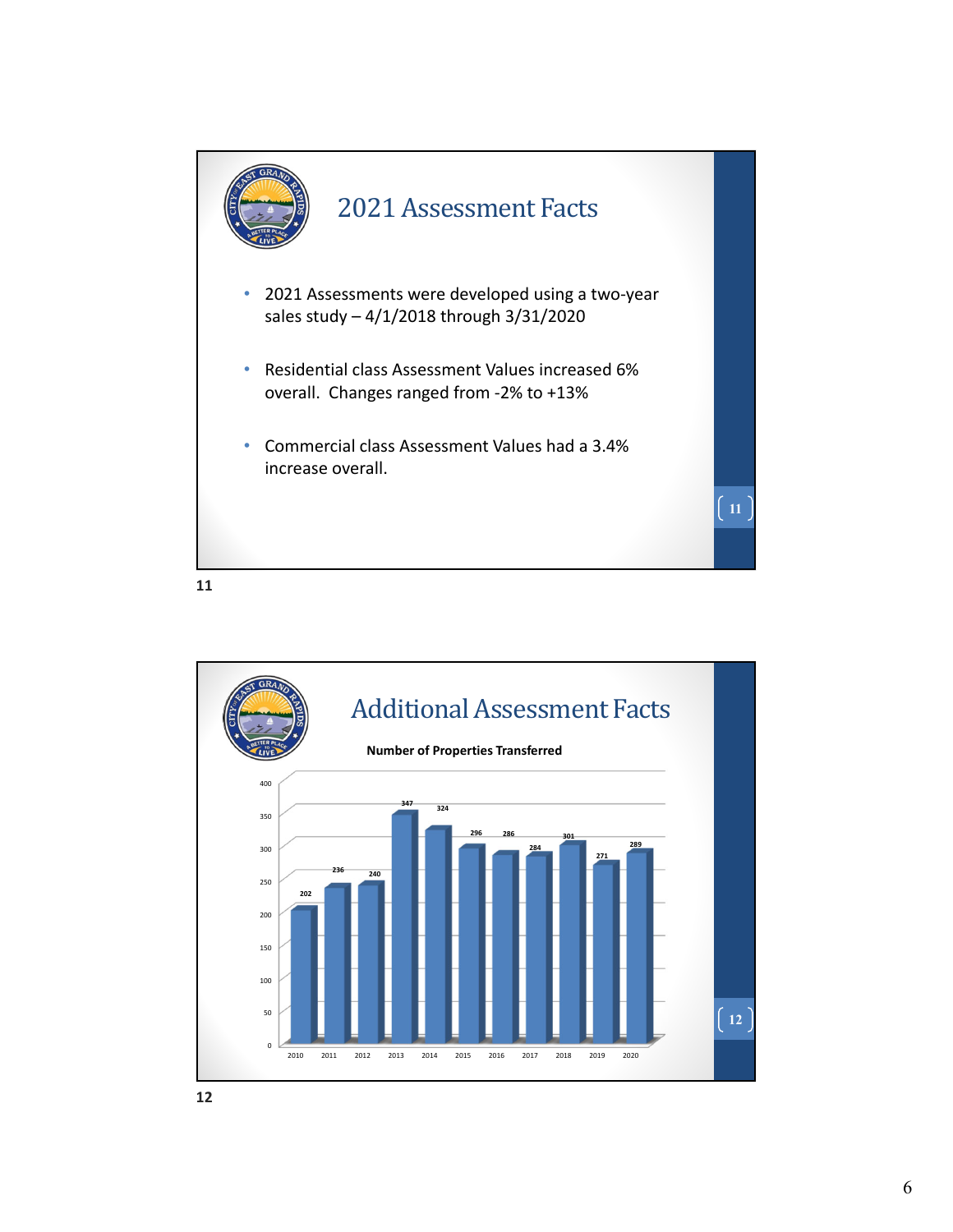

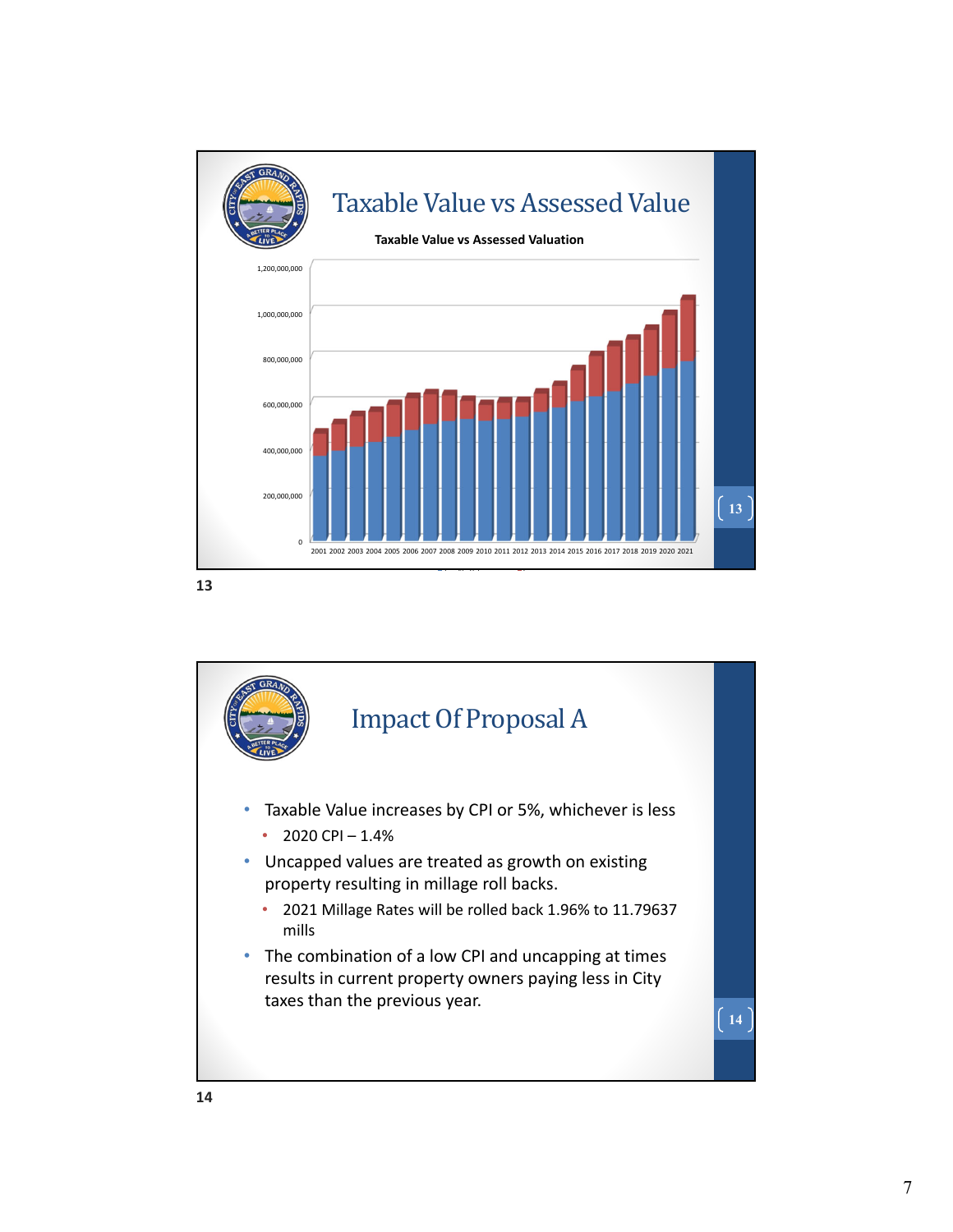| <b>Impact of Proposal A</b>       |                |                                 |    |
|-----------------------------------|----------------|---------------------------------|----|
|                                   | 2020           |                                 |    |
| Taxable Value                     | Millage Rate   | <b>Total City Taxes</b><br>Paid |    |
| \$200,000                         | 12.0322        | \$2,406                         |    |
|                                   |                |                                 |    |
|                                   | 2021           |                                 |    |
| Taxable Value*                    | Millage Rate** | <b>Total City Taxes</b><br>Paid |    |
| \$202,800                         | 11.79637       | \$2,392                         |    |
|                                   |                |                                 |    |
| * increased by CPI 1.4%           |                |                                 |    |
| ** Reduced pursuant to Proposal A |                |                                 | 15 |
|                                   |                |                                 |    |
|                                   |                |                                 |    |

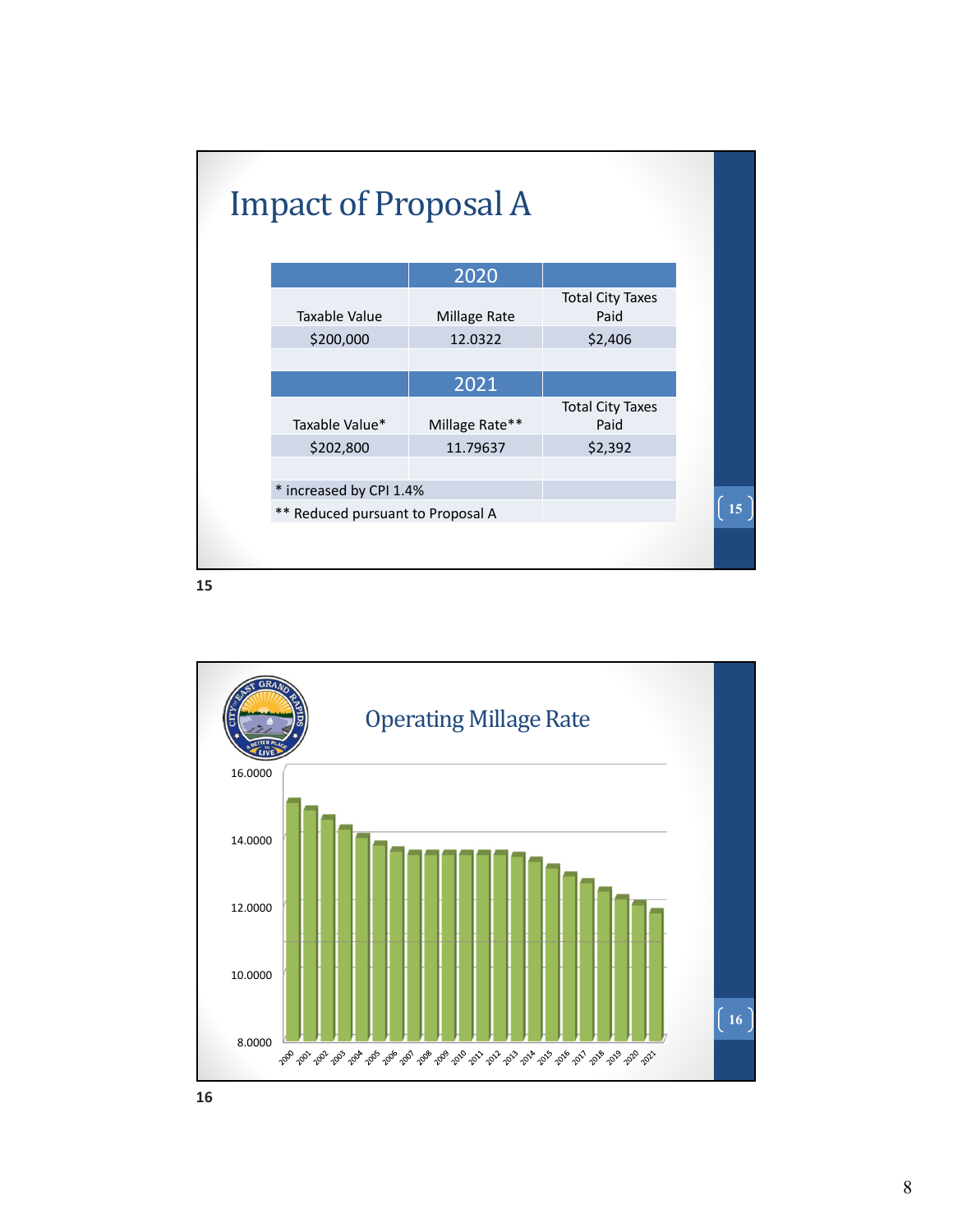

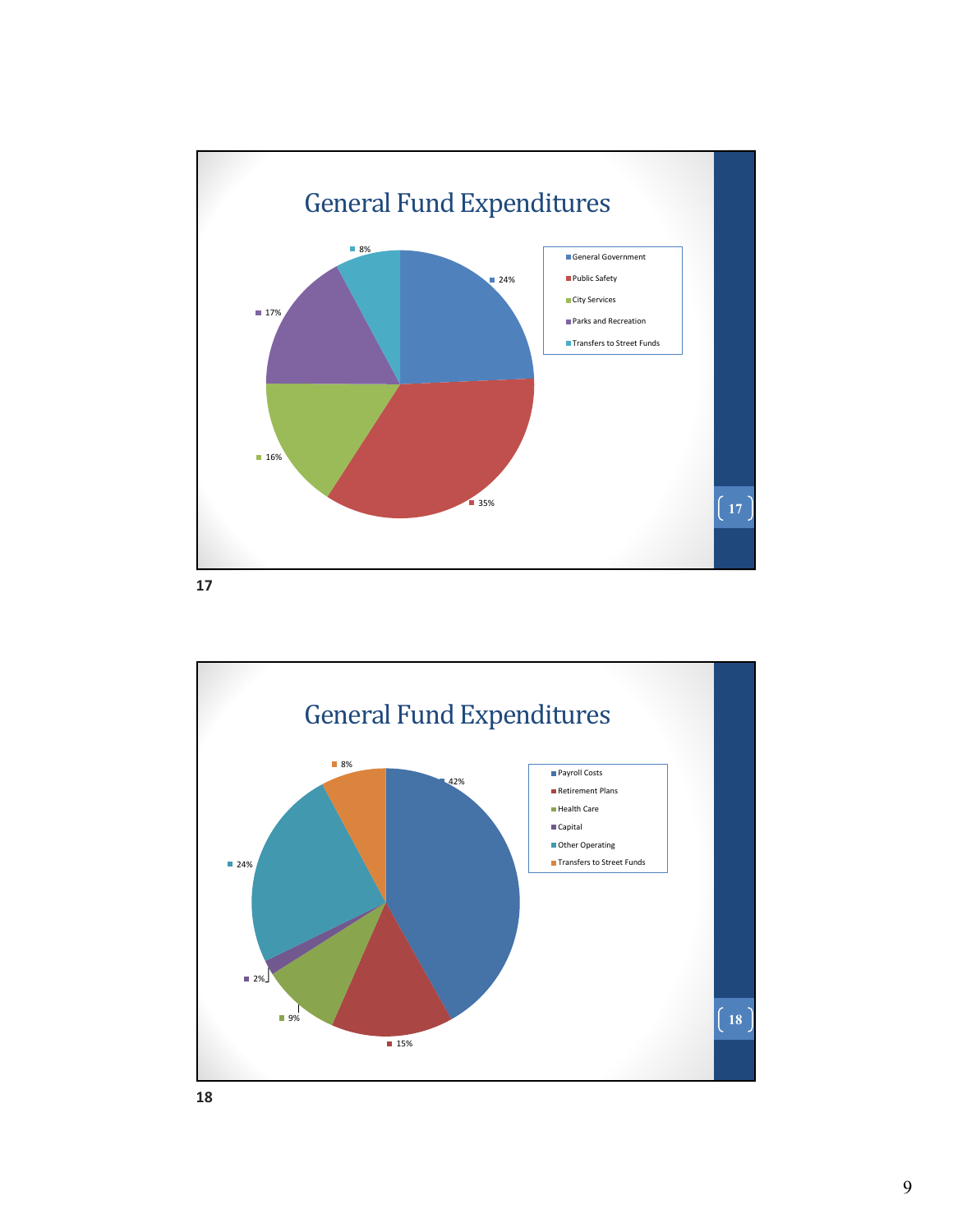

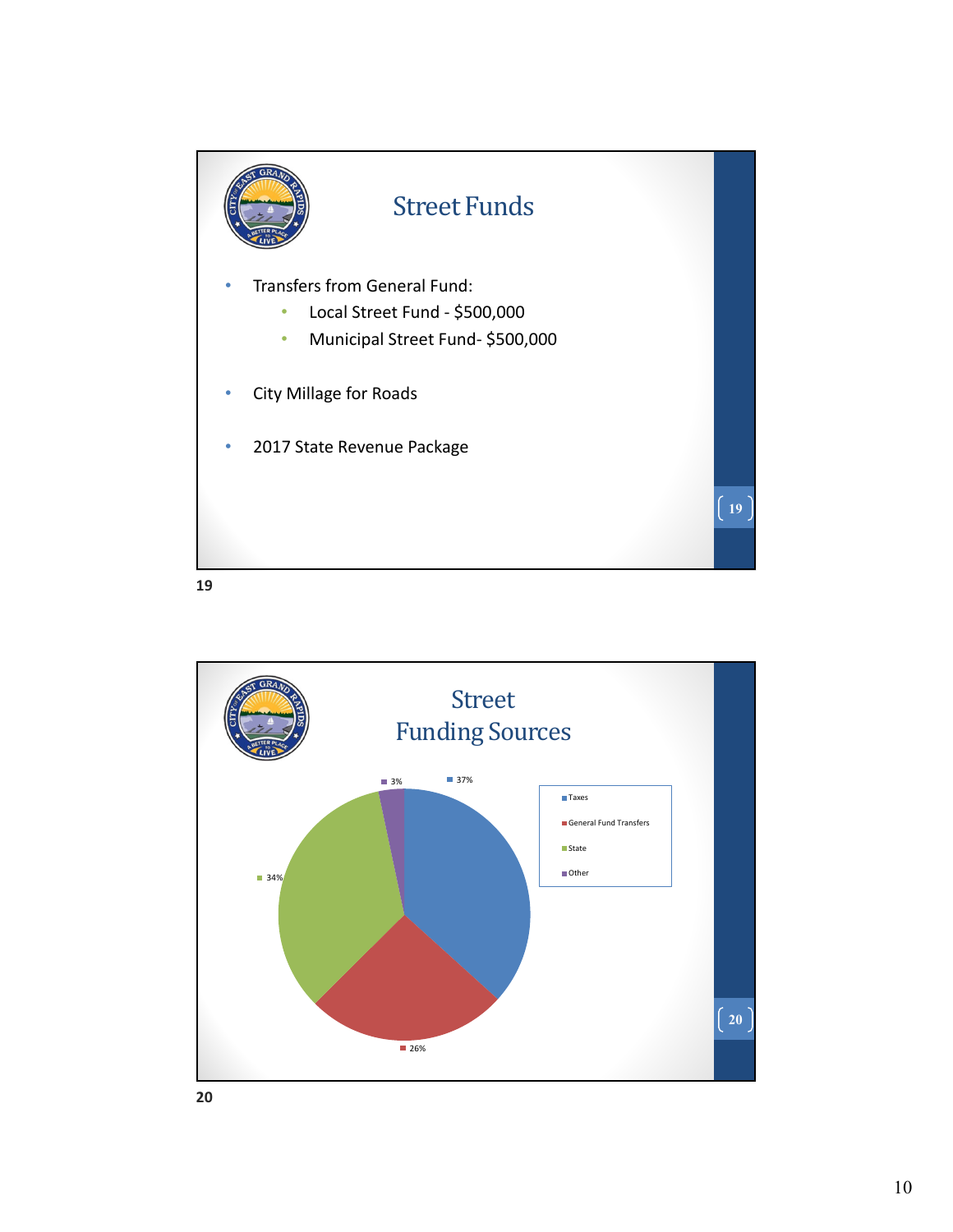

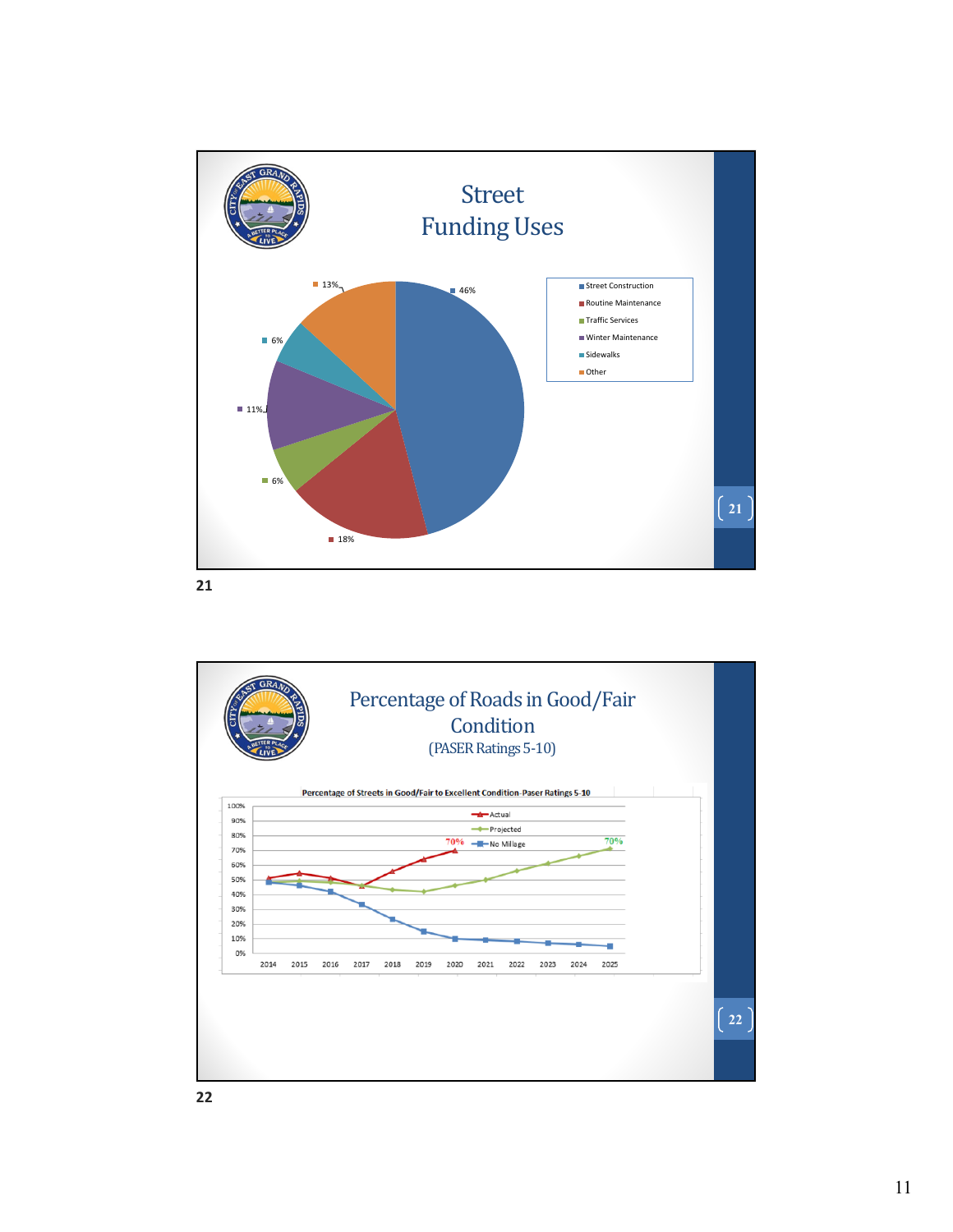



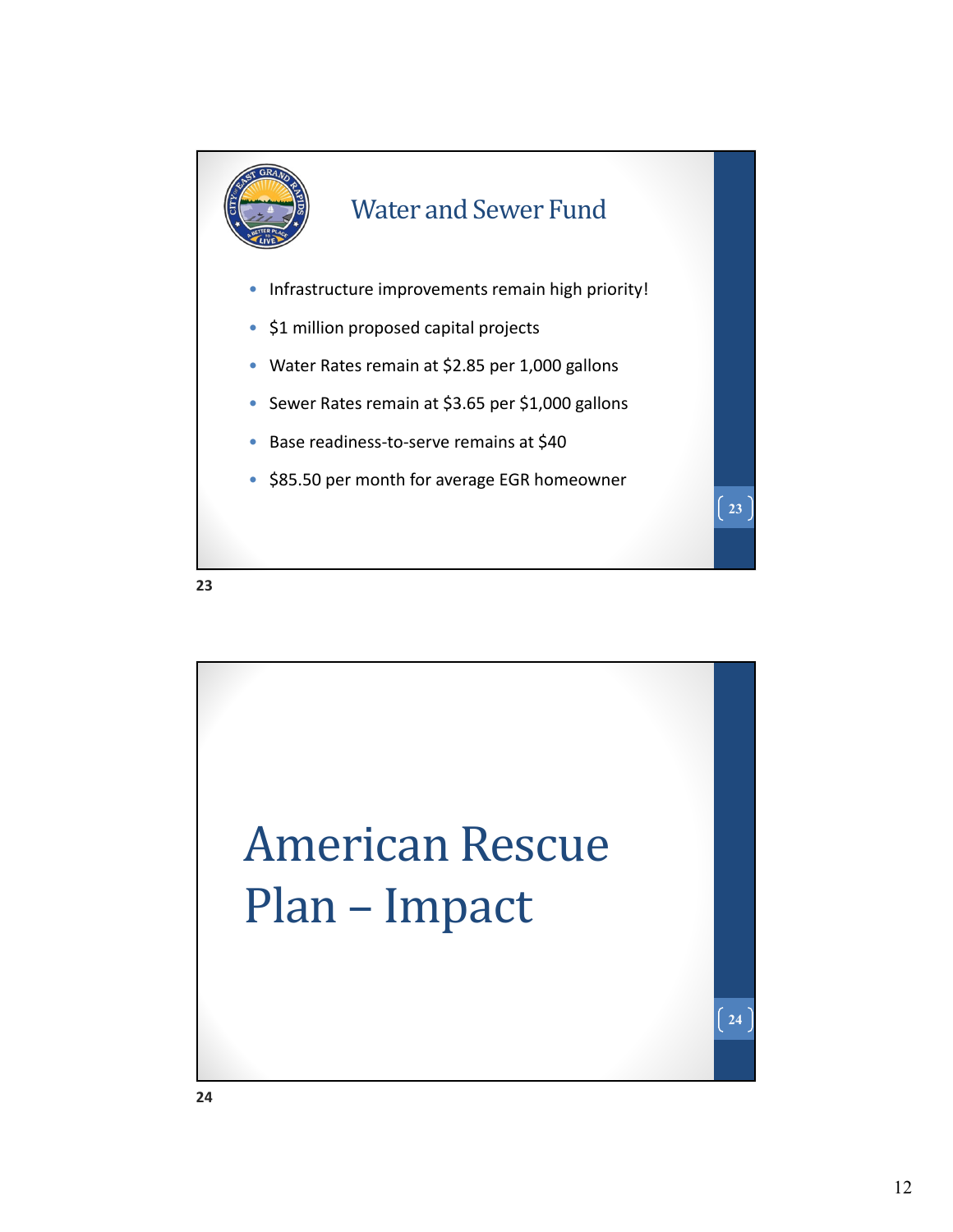

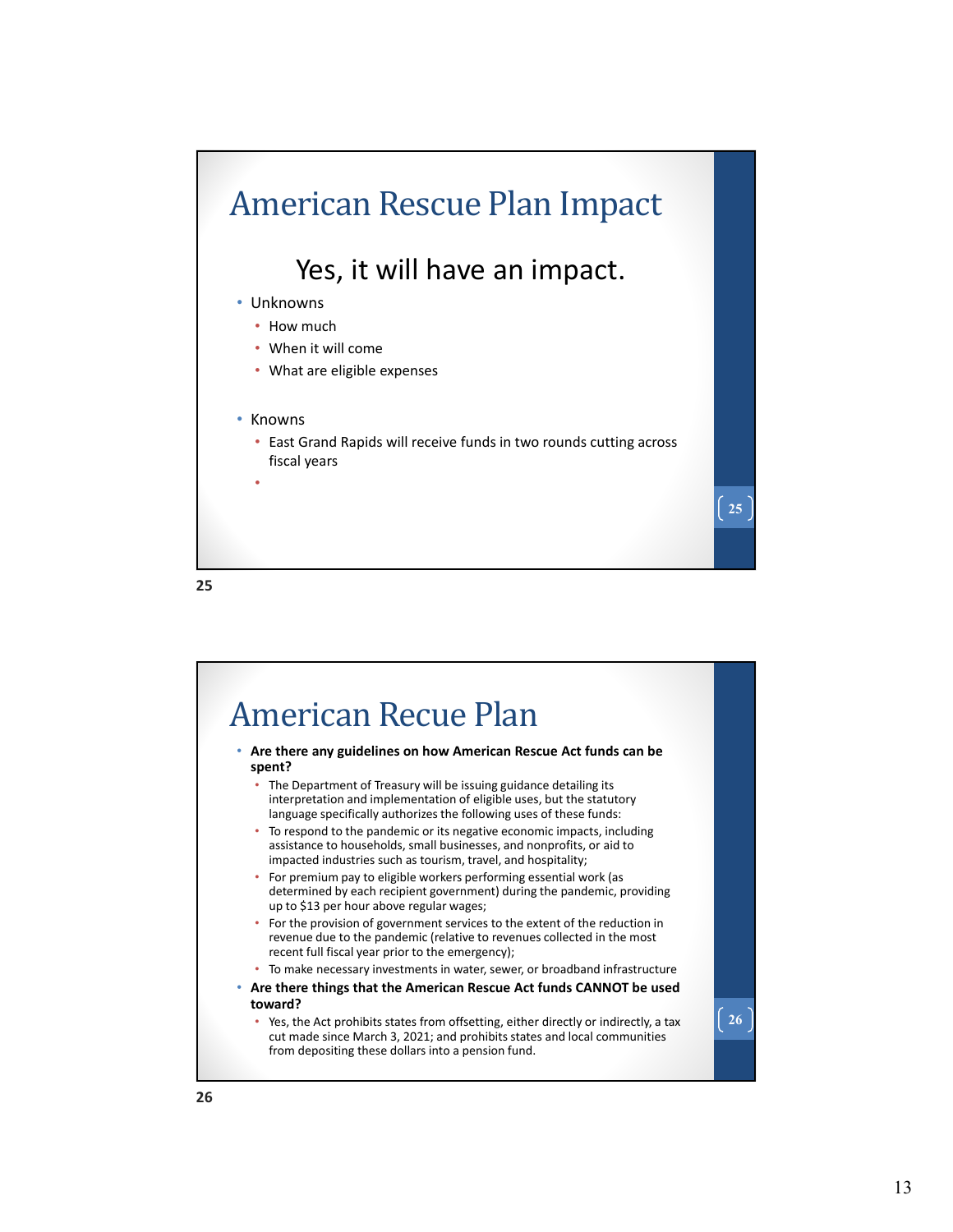## American Rescue Plan – Stay tuned!

**27**